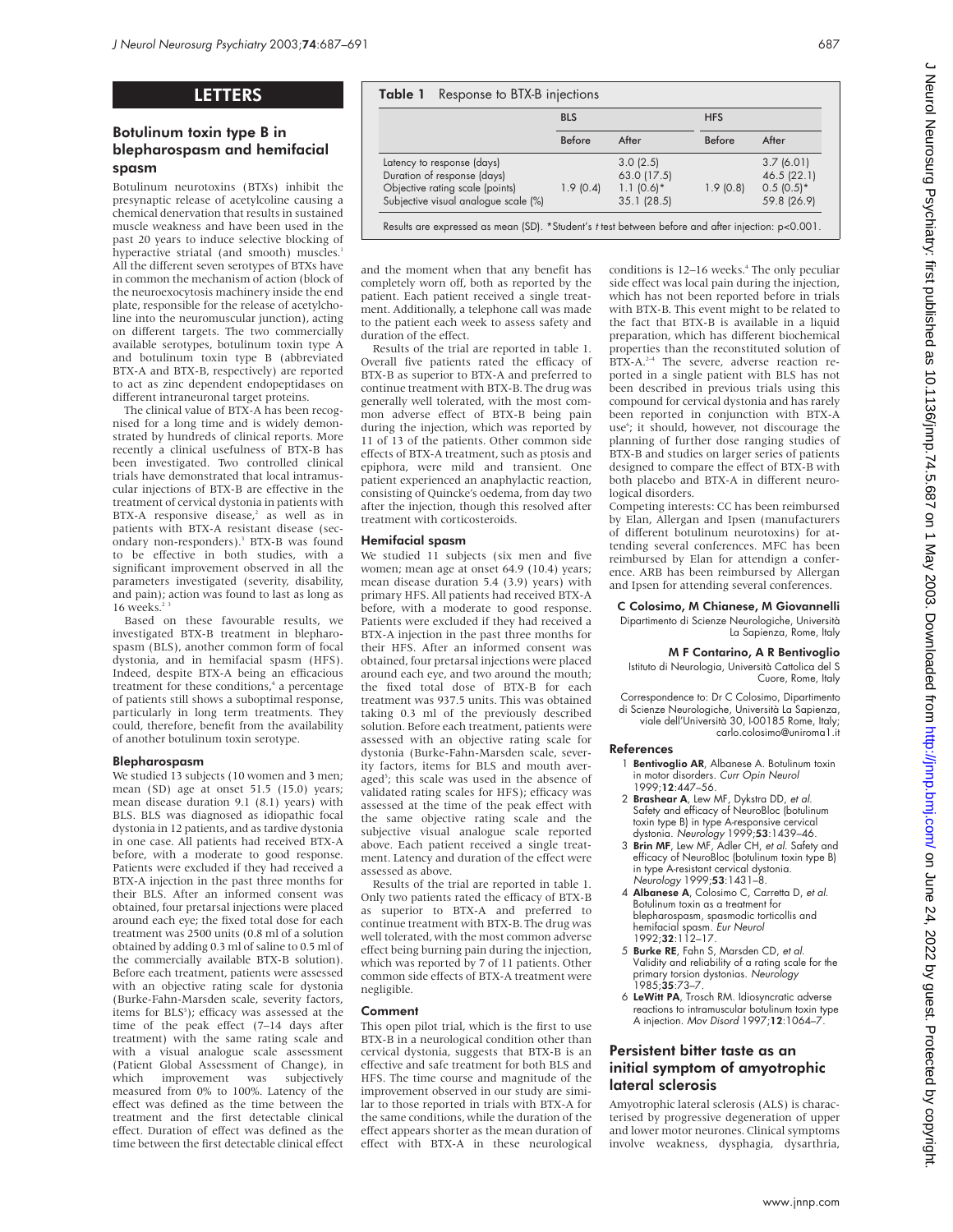muscle atrophy and fasciculations, hyperreflexia, spasticity, Babinski signs, and clonus. Here we report on two patients with sporadic ALS in whom the disease initially presented with a persistent bitter "metallic" taste.

## Case reports

Patient 1 was a previously healthy 60 year old women. Six months before admission, she noticed a persistent bitter taste, dysarthria, and emotional liability. Several weeks later she noticed a progressive weakness in both legs which spread to both arms within four months. At the time of admission, she had bilateral bulbar weakness, episodes of pathological crying, generalised spasticity, muscle atrophy, weakness, and fasciculations. The plantar reflex was extensor on the left side. The remaining neurological examination was unremarkable.

Patient 2 was a previously healthy 64 year old women. At the time of admission, she reported a four month history of a persistent bitter "metallic" taste confined to the posterior tongue, facial weakness, and clumsiness of the left hand. Neurological examination revealed bilateral bulbar weakness, an increased jaw reflex, slow side to side tongue movement, generalised hyperreflexia, and fasciculations. Spasticity, muscle atrophy, and weakness were predominantly observed in the left arm. The remaining neurological examination was normal.

The patients had not taken prescription or non-prescription drugs during the months preceding the symptoms, or at the initiation of symptoms or at the time of admission. Oral hygiene was good in both cases and xerostomia was not evident. Family history was negative. The occupational and chemical exposure history was unremarkable.

Spatial gustatory function testing with sodium chloride (0.04 and 0.32 M), sucrose (0.07 and 0.32 M), citric acid (0.01 and 0.02 M), and quinine (0.00016 mM) was undertaken. Although both patients described the perception of a bitter taste throughout the examination, the test did not reveal hypogeusia for any quality. In both cases, routine blood chemistry and cerebrospinal fluid studies were normal. Tests for paraneoplastic autoantibodies (Hu, Yo, Ri, Ma, Ta, CV2) were negative. Cranial and spinal magnetic resonance imaging showed mild bilateral atrophy of the precentral gyrus in both patients. Motor evoked potentials revealed slowed central conduction. Peripheral electrophysiological testing showed active denervation, normal nerve conduction, and normal F wave latencies. Thus motor neuropathy with multifocal conduction block, cervical myelopathy, and paraneoplastic motor neurone disease could be excluded. A diagnosis of clinically definite ALS was made, based on the revised El Escorial criteria (http://www.wfnals.org/  $(http://www.wfnals.org/$ articles/elescorial1998.htm). Treatment with riluzole and α tocopherol was initiated in both patients.

### Comment

To our knowledge, dysgeusia has not been described in this disease. The persistent perception of bitter taste developed as an early symptom of the disease in our patients. In this regard, it resembles the dysgeusia known from ciguatera food poisoning, which is thought to produce a bitter taste by blocking sodium channels.<sup>1</sup> However, other sensory symptoms were absent, both clinically and electrophysiologically. The chorda tympani branch of the facial nerve carries taste sensations from the anterior two thirds of the tongue, whereas the glossopharyngeal nerve

and the vagus nerve innervate the posterior third and the epiglottis. It has been shown experimentally and clinically that anaesthesia of the chorda tympani nerve branch results in intensified perception of bitter taste from the posterior tongue, suggesting that input by way of the chorda tympani normally inhibits the glossopharyngeal and vagus nerve input.<sup>2</sup> In fact, spontaneous bitter taste dysgeusia (phantogeusia) similar to that perceived by our patients was observed in the posterior tongue after anaesthesia of the chorda tympani.<sup>2</sup> Hence it may be speculated that mild sensory neuropathy of the chorda tympani branches may be responsible for our findings. Sensory signs have indeed been described in ALS. However, if at all, they develop relatively late in the disease.<sup>3</sup> Furthermore, the spatial gustatory function test did not reveal hypogeusia confined to a localised region of the tongue in our patients, although the sensitivity of this test for mild gustatory disturbances is probably low.<sup>4</sup> Unfortunately, neither patient was available for electrogustometry to further clarify our hypothesis.

Alternatively, the dysgeusia may be of central nervous origin. Both patients presented with bilateral nuclear facial paresis reflecting a prominent bulbar involvement in the disease. Thus it may be speculated that bilateral degeneration of the brain stem solitary tract nucleus may be responsible for the dysgeusia in our patients. Interestingly, dysfunction of the autonomic nervous system—which in part is also regulated by the solitary tract nucleus—has been described in ALS,<sup>5</sup> supporting the view that this disease may be a multisystem disorder. Thus dysgeusia may indicate brain stem involvement in the disease. As a bulbar onset of ALS is an important predictor of the disease course,<sup>6</sup> our finding may also be of prognostic value. We cannot provide a definite neuroanatomical basis for our observation, but we believe that future studies may be able to address these issues.

## G C Petzold, K M Einhäupl, J M Valdueza

Department of Neurology, Charité Hospital, Humboldt University, Schumannstr 20/21, 10098 Berlin, Germany

Competing interests: none declared

Correspondence to: Dr Petzold; gabor.petzold@charite.de

### References

- 1 Pearn J. Neurology of ciguatera. J Neurol Neurosurg Psychiatry 2001;70:4–8.
- 2 Yanagisawa K, Bartoshuk LM, Catalanotto FA, et al. Anesthesia of the chorda tympani nerve and taste phantoms. Physiol Behav 1998;63:329–35.
- 3 Gregory R, Mills K, Donaghy M. Progressive sensory nerve dysfunction in amyotrophic lateral sclerosis: a prospective clinical and neurophysiological study. J Neurol 1993;240:309–14.
- 4 Smith DV. Assessment of patients with taste and smell disorders. Acta Otolaryngol Suppl 1988:458:129-33.
- 5 Beck M, Giess R, Magnus T, et al. Progressive sudomotor dysfunction in amyotrophic lateral sclerosis. J Neurol Neurosurg Psychiatry 2002;73:68–70.
- 6 Magnus T, Beck M, Giess R, et al. Disease progression in amyotrophic lateral sclerosis: predictors of survival. Muscle Nerve 2002;25:709–14.

# Schizophrenia and episodic ataxia type 2

The frequent co-occurrence of degenerative cerebellar pathology and schizophrenia, as well as the recently reported increased association rate between autosomal dominant ataxias and major psychosis, strongly suggests the involvement of the cerebellum in the pathophysiology of schizophrenia.<sup>1-3</sup> The analysis of associations between psychosis and neurodegenerative diseases may improve our understanding of the pathophysiology of schizophrenia and facilitate the search for susceptibility genes for this disorder.<sup>4</sup>

To our best knowledge, there have been no previous reports about an association between schizophrenia and the periodic autosomal dominant ataxias, such as episodic ataxia type 1 and type 2 (EA1 and EA2). We present a case of a young man who has been diagnosed with paranoid schizophrenia (ICD-10: F20.0) and episodic ataxia type 2.

# Case study

The patient, a man aged 27 years, was first admitted to our hospital with psychotic symptoms in June 1995. He presented with paranoid delusions and delusions of reference, acoustic hallucinations (commenting voices), formal thought disorder, and behaviour disorganisation, as well as negative symptoms such as blunted affect, poor rapport, and lack of spontaneity. At this time, he was diagnosed as having paranoid schizophrenia (ICD-10: F20.0) and showed a PANSS (positive and negative symptom scale) total score of 137 (fig 1).

The patient was initially treated with risperidone (6 mg/d) which led to a slight improvement in his psychotic symptoms. After discharge from our hospital in September 1995 he regularly attended our outpatient clinic. Despite treatment with risperidone and later with haloperidol decanoate (20 mg/2 weeks), he continued to have chronic psychotic symptoms, which persisted until readmission in April 2001. At this admission he was suffering from severe psychosis (paranoid delusions, acoustic hallucinations, formal thought disorder, and behaviour disorganisation) and negative symptoms (fig 1). Antipsychotic treatment with quetiapine (800 mg/d; 4 weeks) and subsequently with amisulpride (600 mg/d; 4 weeks) did not lead to any improvement in the psychosis. At this time, a neurological investigation showed gaze evoked nystagmus and upward gaze palsy, though attacks of ataxia had neither been reported by the patient nor noticed by the nurses.

Because of persistence of the psychotic symptoms, we began treatment with clozapine (400 mg/d) and observed a gradual deterioration in psychosis over the next four weeks despite sufficient serum levels of clozapine. At that time the first severe ataxia attacks appeared. They were manifested by gait ataxia, dysarthria, and slight intention tremor of the upper extremities and persisted for at least several hours. After other causes of cerebellar dysfunction—such as inflammatory, toxic, and vascular disorders—had been excluded, the patient was diagnosed as having episodic ataxia type 2 because he met the following clinical diagnostic criteria: duration of episodes (hours to days), gait and stance ataxia, interictal absence of most symptoms (except oculomotor deficits). Consequently, we began treatment with acetazolamide (200 mg twice daily) and switched the antipsychotic medication from clozapine to zotepine (400 mg/d). This led to both a complete elimination of ataxia episodes and a gradual amelioration of the psychotic symptoms. At the time of discharge six weeks later, the patient's total PANSS score was 90. At all subsequent follow up investigations undertaken monthly until December 2002 the psychiatric symptoms remained unchanged (fig 1) and there was no recurrence of the ataxia attacks.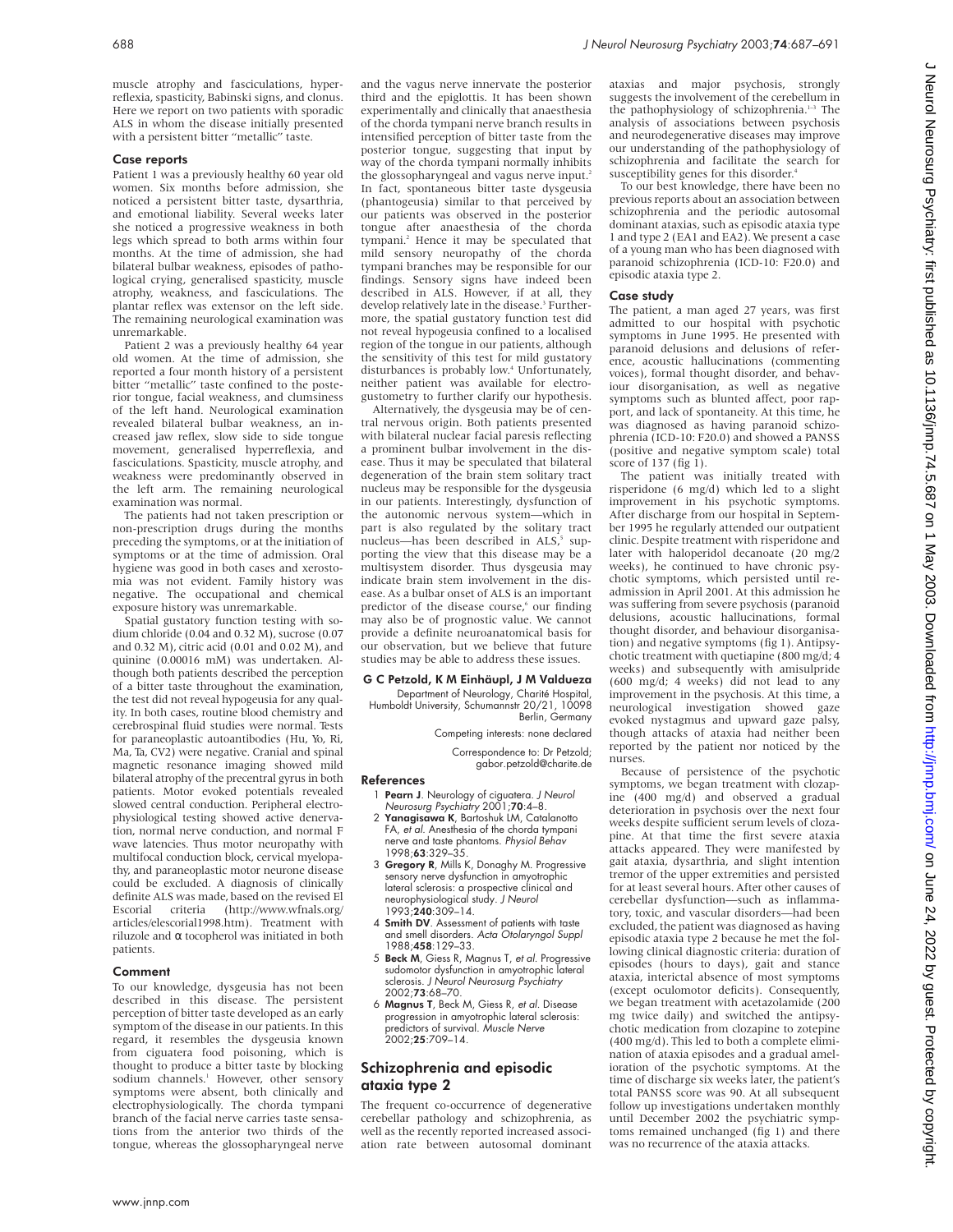



Episodic ataxia in this patient obviously follows an autosomal dominant trait. The patient's mother suffers from cerebellar atrophy with severe gait and limb ataxia, dysarthria, and oculomotor deficits. Her father is reported to have had oculomotor deficits as well.

At the age of 12 months, a neurological examination of our patient showed saccadic pursuit and vertical spontaneous nystagmus. Since the age of 18 months, spells of gait and stance ataxia have been described (15 to 20 minutes long, one to four times in four to six weeks). At the age of three years and nine months, a neurological investigation showed gaze evoked nystagmus, saccadic pursuit, and absence of optokinetic nystagmus (both horizontal and vertical). At that age a suspicion of migraine was raised but not confirmed. At the same time abnormal EEG patterns with sharp waves over the left temporal lobe were reported.

Recent EEGs done before, during, and after treatment with clozapine showed abnormal bilateral theta-delta activity (4–7 cps and 2–3 cps) in the temporal and parietal regions. Magnetic resonance (MR) imaging done in 1995, 1997, and 2001 showed no signs of atrophy or cerebral signal alteration. Proton MR spectroscopy done in July 2001 revealed decreased N-acetylaspartate to creatine ratios in the cerebellar vermis region and left cerebellar hemisphere. On 123I-iomazenil SPECT in July 2002, there was a reduced density of the GABA(A)-benzodiazepine receptor complex in the cerebellum as well as in the frontal dorsolateral and occipital regions.

## Comment

This case shows an association between clinically diagnosed episodic ataxia type 2 and schizophrenia. Cessation of ataxia episodes as a response to treatment with acetazolamide supports the clinical diagnosis of EA2 and rules out alternative pathologies such as SCA6 and EA1, which are known to have only a partial response to acetazolamide, if any.

Recent association studies have shown that neurodegenerative disorders may predispose to major psychosis.<sup>3</sup> SCA6, a disorder of chromosome 19, is not associated with schizophrenia, but patients with SCA8 have shown an increased rate of association with major

psychosis.3 Until now there have been no reports of an association between episodic ataxia and schizophrenia.

Autosomal dominant episodic ataxia type 2 is assumed to be caused by mutations in the gene CACNA1A (chromosome 19p13.1), which encodes the Ca<sub>v</sub>2.1 subunit of the voltage gated P/Q calcium channels. As calcium channels are involved in the modulation of neurotransmitter release, it has been hypothesised that they play a role in the pathophysiology of schizophrenia.<sup>5</sup>

Cerebellar atrophy as well as mild cerebellar dysfunction are already known to be associated with schizophrenia. This is the first case of a patient suffering from episodic cerebellar ataxia and schizophrenia, and it points to a possible role of ion channel polymorphism in the pathophysiological mechanisms of schizophrenia.

## S Mechtcheriakov, M A Oehl, A Hausmann, W W Fleischhacker

University Clinic of Psychiatry, University Clinic Innsbruck, Anichstrasse 35, A-6020, Innsbruck, Austria

### S Boesch

University Clinic of Neurology, Innsbruck

#### M Schocke

University Clinic of Radiology I, Innsbruck

### E Donnemiller University Clinic of Nuclear Medicine, Innsbruck

Correspondence to: Dr S Mechtcheriakov; s.mechtcheriakov@uibk.ac.at

### References

- 1 Martin P, Albers M. Cerebellum and schizophrenia: a selective review. Schizophr Bull 1995;21:241–50.
- 2 Jurjus GJ, Weiss KM, Jaskiw GE. Schizophrenia-like psychosis and cerebellar degeneration. Schizophr Res 1994;12:183–4.
- 3 Vincent JB, Yuan QP, Schalling M, et al. Long repeat tracts at SCA8 in major
- psychosis. Am J Med Genet 2000;96:873–6. 4 Jurewicz I, Owen RJ, O'Donovan MC, et al. Searching for susceptibility genes in
- schizophrenia. Eur Neuropsychopharmacol 2001;11:395–8. 5 Dworakowska B, Dolowy K. Ion
- channels-related diseases. Acta Biochim Pol 2000;47:685–703.

# Association of cardiomyopathy caused by autonomic nervous system impairment with the Miller Fisher syndrome

We report a case of Miller Fisher syndrome associated with reversible left ventricular wall motion abnormalities similar to takotsubo shaped cardiomyopathy.

### Case report

A 58 year old man was admitted to our hospital because of ataxia, ophthalmoplegia, and dysarthria. He had a 10 year history of hypertension. Four weeks before admission, he had common-cold-like symptoms. Ten days before admission, he developed difficulties with walking and speaking. The next day he was unable to walk or lift his eyelids. He was admitted to another hospital, where he was diagnosed as having a brain stem infarct. During admission, he developed tightness in the chest for three to four days which improved spontaneously. Because of exacerbation of his neurological symptoms, he was transferred to our hospital.

On initial physical examination, his blood pressure was 158/106 mm Hg and his heart rate was 108 beats/min and in regular rhythm. He was afebrile and had no respiratory difficulty. On neurological examination, he was fully orientated. His pupils were slightly mydriatic bilaterally (right 6 mm, left 6.5 mm) and the light reflex was absent on both sides. Complete ophthalmoplegia and peripheral facial palsy were observed bilaterally. He had severe dysarthria with restricted movements of the soft palate and tongue. Although muscle strength was preserved, deep tendon reflexes were absent in the four extremities. The plantar responses were flexor. There was no definite involvement of sensory disturbance. Ataxia was observed in the four extremities.

Routine laboratory tests were normal except for a slightly increased white blood cell count. Cerebrospinal fluid obtained on the first hospital day showed one monocyte per high power field and an increased protein level of 82 mg/dl. Aetiological investigations, including anti-GM1, anti-GM2, anti-GD1a, anti-GM1b, anti-GT1a, anti-GQ1b, anti-GD1b, anti-GT1b titres, were all negative. Results of thyroid function tests, angiotensin converting enzyme level, c-ANCA, p-ANCA, anti-acetylcholine receptor antibody, serum electroimmunophoresis, and polymerase chain reaction analysis for CSF tuberculosis and herpes simplex virus were all normal. Serum titres of influenza A and B, measles, mumps, varicella-zoster virus, cytomegalovirus, Epstein–Barr virus, herpes simplex virus, rubella, and mycoplasma were also normal. Cranial magnetic resonance (MR) imaging and MR angiography showed no abnormal lesions. EEG findings were normal. Nerve conduction studies showed decreased F wave persistence in the arms. Motor and sensory nerve conduction velocities were well mintained.

On the basis of the neurological findings, we established a diagnosis of the Miller Fisher syndrome. The patient was treated with a 12 litre plasma exchange over six days, followed by high dose intravenous gamma globulin (400 mg/kg/day for five continuous days).

There was no chest pain during admission to our hospital; however, an ECG on the first hospital day showed sinus tachycardia with slightly elevated ST segments in leads V3–V5. T waves were inverted in leads I, II, aVL, and V3–6 on the fifth day. These findings, in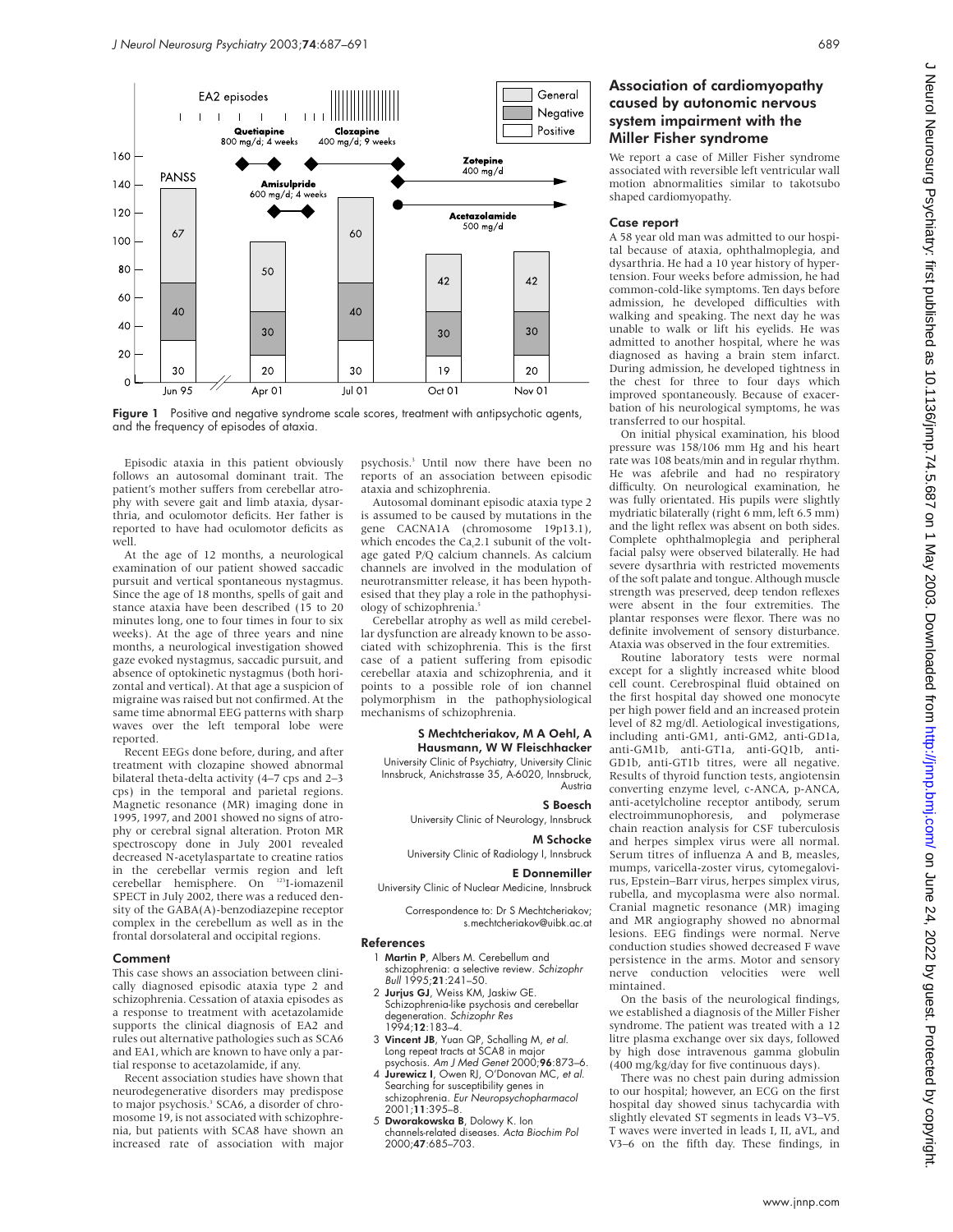

Figure 1 MIBG (metaiodobenzylguanidine) myocardial scintigrams on the 12th day (A) and the 70th day (B). On the 12th day, MIBG uptake was reduced in the anterior, inferior, and lateral walls (A). The uptake had recovered by the 70th day (B).

conjunction with the pevious episode of chest tightness, led us to suspect acute coronary syndrome, and we undertook coronary angiography. Although the coronary arteries were free of any lesions, a left ventriculogram showed severe hypokinesis in the anterolateral, apical, and diaphragmatic segments, with an ejection fraction of 34%. Provocative vasospasm was not confirmed. Maximum creatine kinase MB release was 8.0 ng/ml (normal < 5.0 ng/ml). A left ventriculogram on the 13th hospital day showed an improvement in the hypokinesis, with an ejection fraction of 44%. There were no specific abnormal findings on myocardial biopsy. Serum noradrenaline (norepinephrine) concentrations were increased to 810 ng/l, 1160 ng/l, and 549 ng/l on the seventh, 14th, and 78th day, respectively (normal 90–420 ng/l). Thallium-201 scintigraphy on the ninth day showed only mild hypoperfusion in the lateral wall; however, I<sup>123</sup>-metaiodobenzylguanidine (MIBG) scintigraphy done on the 12th day revealed a decrease in uptake in the anterior, inferior, and lateral walls in the early phase (fig 1A). MIBG scintigraphy on the 70th day showed improved uptake (fig 1B). The patient was discharged on the 130th day with marked improvement in both ophthalmoplegia and gait disturbance.

### Comment

In this case, serum anti-GQ1b antibody was negative despite its common association with Miller Fisher syndrome. However, we feel that the triad of ataxia, areflexia, and ophthalmoplegia in association with dissociation of protein and cytological findings in the CSF and the absence of specific findings on cranial MR imaging and MR angiography is sufficient to justify our diagnosis of the Miller Fisher syndrome. Autonomic dysfunctions consisting of sinus tachycardia, increased serum noradrenaline, and decreased MIBG uptake were noted in this case. As these dysfunctions were reversible and paralleled the severity of the Miller Fisher syndrome, they probably have the same aetiology. Because  $I^{123}$ metaiodobenzylguanidine is a physiological

analogue of noradrenaline, and is actively transported into the noradrenaline granules of sympathetic nerve terminals by uptake-1, decreased MIBG uptake in the early phase suggested the involvement of cardiac autonomic nerves. Normal findings on coronary angiography, as well as unremarkable findings on thallium-201 scintigraphy, ruled out ischaemic cardiomyopathy. Thus autonomic dysfunction in the cardiovascular system was considered to have been an important factor in the present case.

Takotsubo shaped cardiomyopathy is a unique heart syndrome characterised by reversible left ventricular apical wall motion abnormalities with chest symptoms, ECG changes, and minimal myocardial enzymatic release mimicking acute myocardial infarction without coronary stenosis.<sup>12</sup> The syndrome is named "takotsubo shaped" cardiomyopathy as it has often been reported in Japan and the unique configuration of left ventriculogram resembles a takotsubo, a Japanese word describing an octopus pot.<sup>2</sup> The left ventricular wall motion abnormality observed in the present case can be included in the takotsubo shaped cardiomyopathy category because of its reversible course and other clinical characteristics. Although the detailed aetiology of this syndrome remains unclear, enhanced sympathetic activity or vasospasm are considered to play a role in the development of contraction abnormalities. Three cases of Guillain-Barré syndrome with reversible left ventricular dysfunction have previously been reported.<sup>3-5</sup> In all these cases, the apical regions were mainly involved. In two of the three cases, MIBG scintigraphy was done and showed decreased uptake around the apex in both cases.<sup>3</sup>

To our knowledge, this is the first report of a case of Miller Fisher syndrome with reversible cardiomyopathy caused by impairment of the autonomic nervous system. This cardiac syndrome may easily be missed because of its transient nature, with minimal abnormalities on routine laboratory findings. However, careful cardiac examination including ECG, left

ventriculography, and MIBG scintigraphy may lead to the identification of further cases of Miller Fisher syndrome showing this cardiac complication.

# M Oomura, T Yamawaki, H Oe, H Moriwaki, K Miyashita, H Naritomi

Cerebrovascular Division, Department of Internal Medicine, National Cardiovascular Centre, 5-7-1 Fujishirodai, Suita, Osaka 565-8565, Japan

#### Y Yasumura

Cardiovascular Division, Department of Internal Medicine, National Cardiovascular Centre

Correspondence to: Dr Hiroaki Naritomi; hnaritom@hsp.ncvc.go.jp

### References

- 1 Tsuchihashi K, Ueshima K, Uchida T, et al. Transient left ventricular apical ballooning without coronary artery stenosis: a novel heart syndrome mimicking acute myocardial infarction. J Am Coll Cardiol 2001;38:11–18.
- 2 Dote K, Sato H, Tateishi H, et al. Myocardial stunning due to simultaneous multivessel spasms: a review of five cases. J Cardiol 1991;21:203–14.
- 3 Iga K, Himura Y, Izumi C, et al. Reversible left ventricular dysfunction associated with Guillain–Barré syndrome – an expression of catecholamine cardiotoxicity? Jpn Circ J 1995;59:236–40.
- 4 Yoshii F, Kozuma R, Haida M, et al. Giant negative T waves in Guillain–Barré syndrome. Acta Neurol Scand 2000;101:212–15.
- 5 Bernstein R, Mayer SA, Magnano A. Neurogenic stunned myocardium in<br>Guillain–Barré syndrome. *Neurology*<br>2000;**54**:759–62.

# No evidence of type 1 or type 3 hypersensitivity mechanism in amoxicillin/clavulanic acid induced aseptic meningitis

Drug induced aseptic meningitis has been reported in response to various agents, in par-<br>ticular pon-steroidal anti-inflammatory non-steroidal anti-inflammatory drugs, intravenous immunoglobulins, anti-CD3 monoclonal antibody (OKT3), and antibiotics.<sup>1</sup> Hypersensitivity reactions (especially type 1 and type 3) have been invoked as the cause by many investigators.<sup>1</sup> This hypothesis is supported by the detection of immune complexes in the serum or cerebrospinal fluid (CSF) of some patients.

To our knowledge, only two cases of aseptic meningitis induced by amoxicillin with or without clavulanic acid have been reported.<sup>2</sup> We report a third case of probable amoxicillin induced aseptic meningitis where we performed laboratory studies for type 1 or type 3 hypersensitivity mechanisms.

## Case report

A 62 year old man presented to our hospital because of fever (up to 40°C) and severe headache for four days. Both had begun approximately six hours after the intake of one tablet of 500 mg amoxicillin plus 125 mg clavulanic acid (Augmentan®, SmithKline Beecham) as antibiotic prophylaxis before a planned dental surgical procedure. He had discontinued the antibiotic after two tablets and cancelled the appointment with the dentist. Five weeks before, he had already had to cancel the planned operation, because he had exactly the same (but more severe) signs and symptoms, also approximately six hours after the intake of one tablet of amoxicillin/ clavulanic acid. Following discontinuation of the prophylactic antibiotic (after two tablets), the fever and headache had subsided over the course of three weeks without any treatment.